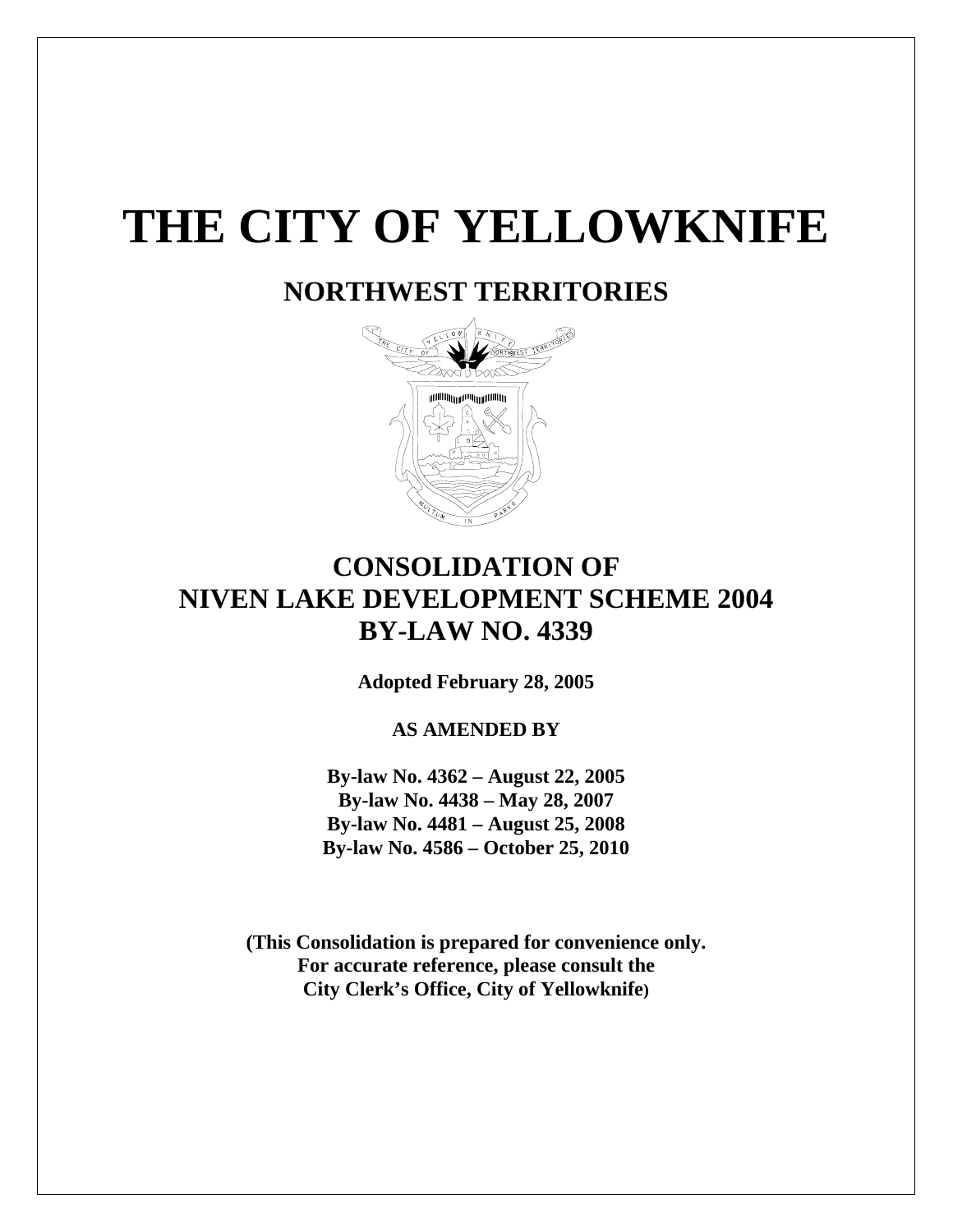#### **CITY OF YELLOWKNIFE BY-LAW NO. 4339**

A BY-LAW of the Council of the Municipal Corporation of the City of Yellowknife in the Northwest Territories, authorizing the Municipal Corporation of the City of Yellowknife to repeal the City of Yellowknife Niven Lake Development Scheme By-law No. 4269, as amended.

PURSUANT TO:

- a) Section 25 to 29 inclusive of the *Planning Act*, R.S.N.W.T., 1988, c. P-7;
- b) Due notice to the public, provision for inspection of this by-law and due opportunity for objections thereto to be heard, considered and determined; and
- c) The approval of the Minister of Municipal and Community Affairs, certified hereunder.

WHEREAS the Municipal Corporation of the City of Yellowknife has evaluated the Niven Lake Development Scheme By-law No. 4269, as amended;

AND WHEREAS the Municipal Corporation of the City of Yellowknife wishes to adopt the City of Yellowknife Niven Lake Development Scheme 2004 By-law No. 4339;

NOW THEREFORE, THE COUNCIL OF THE MUNICIPAL CORPORATION OF THE CITY OF YELLOWKNIFE, in regular session duly assembled, hereby enacts as follows:

#### **SHORT TITLE**

1. This By-law may be cited as the Niven Lake Development Scheme 2004.

#### **APPLICATION**

2. The City of Yellowknife Niven Lake Development Scheme 2004 comprised of the attached Schedule No. 1 and 2, is hereby adopted.

#### **REPEALS**

3. By-law Nos. 4181 and 4269 are hereby repealed.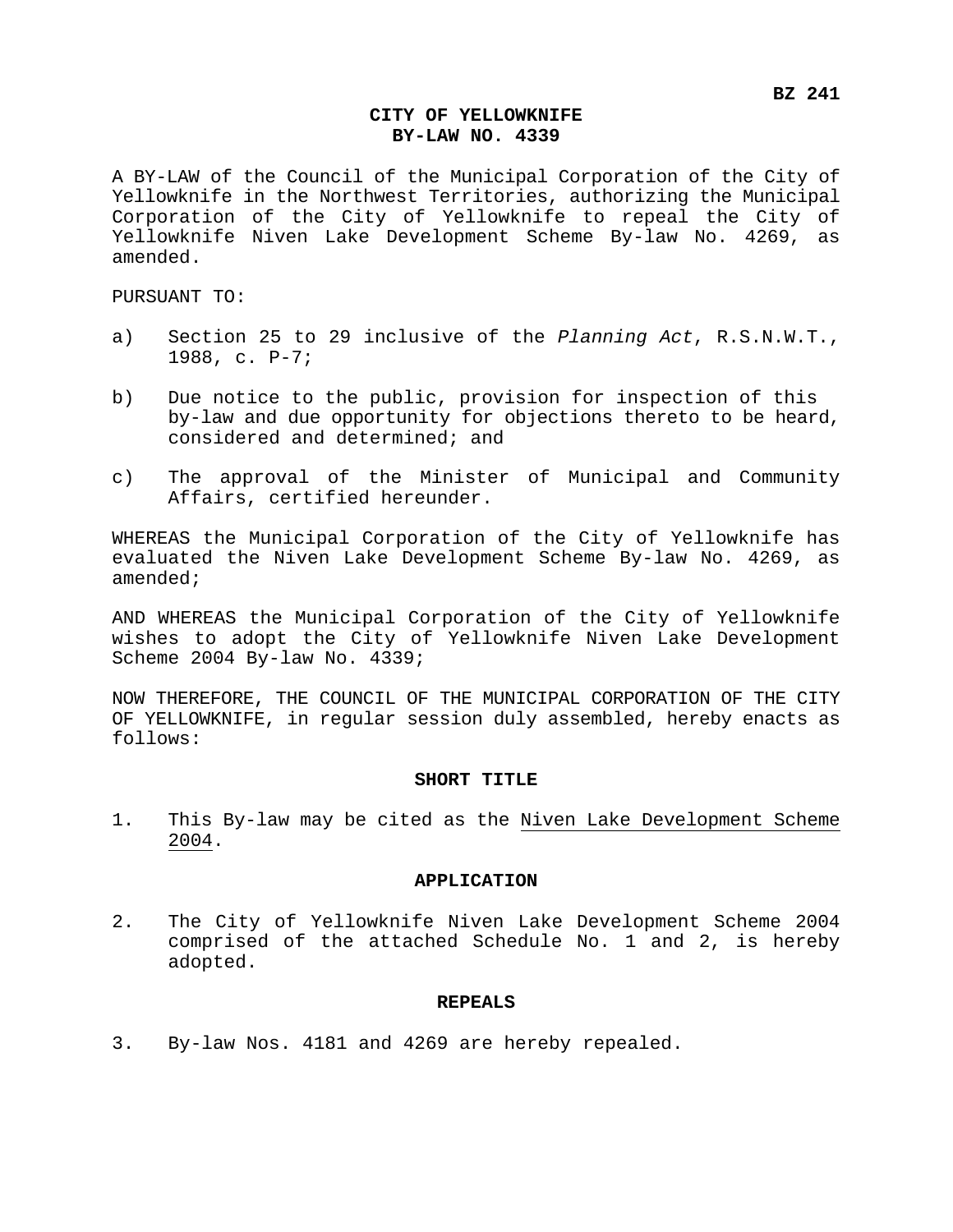### **By-law No. 4339 BZ 241 Page 3**

#### **EFFECT**

4. That this by-law shall come into effect upon receiving Third Reading and otherwise meets the requirements of Section 75 of the *Cities, Towns and Villages Act*.

DOCS-#107000-v2